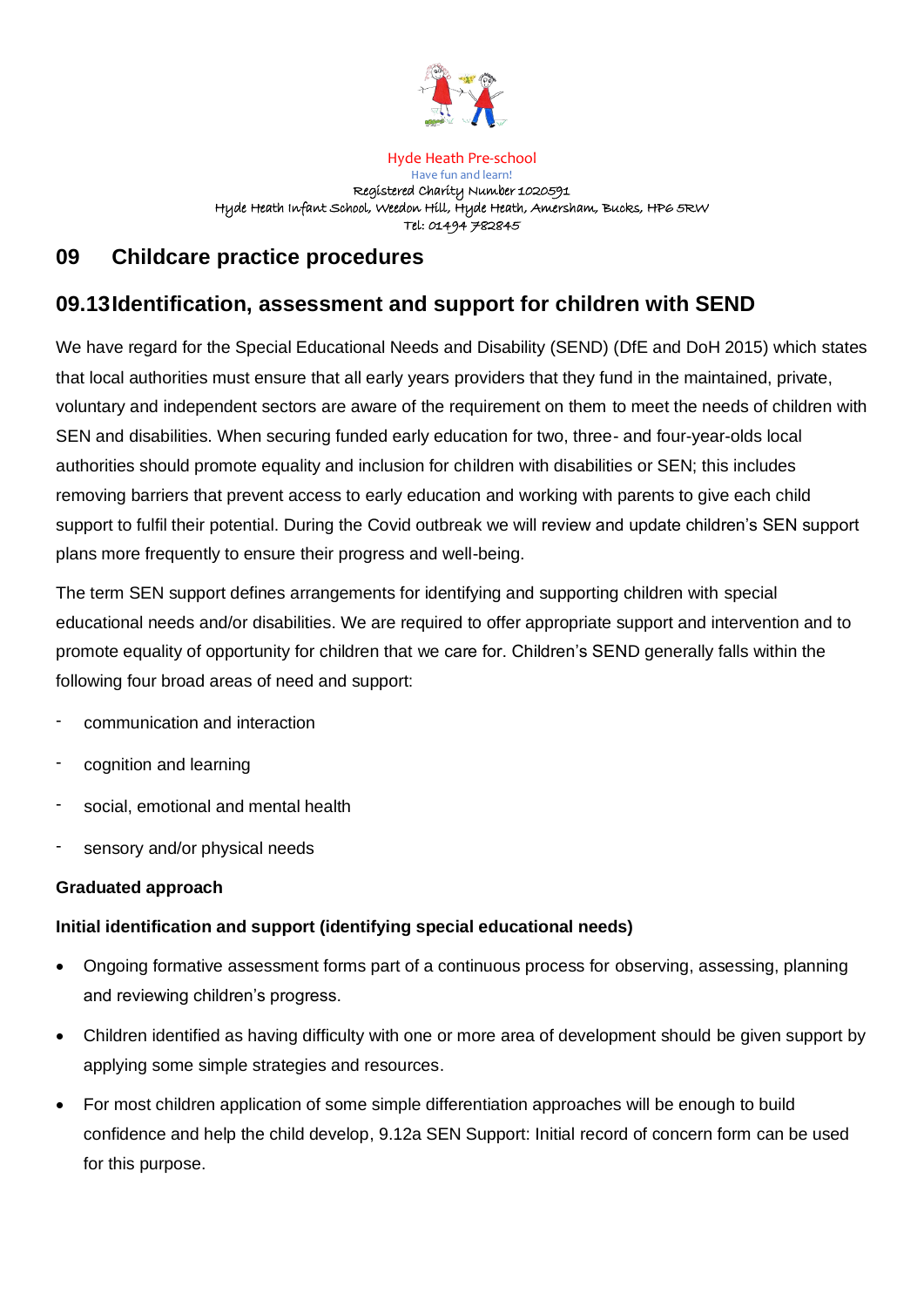If despite applying differentiated strategies a child continues to struggle and is showing significantly more difficulty with learning than their peers or has a disability which requires specific adjustments, then the key person should raise a concern with the setting's SENCo/setting manager and the child's parents.

## **Observation and assessment of children's SEN**

Where a child appears to be behind expected levels, or their progress gives cause for concern, practitioners should consider all the information about the child's learning and development from within and beyond the setting.

- Information can be collated from formal checks such as the progress check at age two, observations from parents and observation and assessment by the setting of the child's progress.
- When specialist advice has been sought externally, this is used to help determine whether or not a child has a special educational need (SEN).
- The child's key person and SENCo/Manager use this information to decide if the child has a special educational need.
- If the decision is that the child does have a SEN and the parents are not already aware of a concern, then the information is shared with them. Once parents have been informed, they should be fully engaged in the process, contributing their insights to all future actions for their child.

## **Planning intervention**

- Everyone involved with the child should be given an opportunity to share their views. Parents should be encouraged to share their thoughts on the child's difficulties and be involved in the decision as to what will happen next.
- A first intervention option may be to carry on with applying differentiated support and to review the child's progress at an agreed date. If the child's needs are more complex, then the decision maybe to go straight ahead and prepare 09.13b SEN support: Action plan with detailed evidence-based interventions being applied straight away and simultaneously external referrals made.
- If relevant, then the child should be appropriately included in development of the action plan but only at a level which reflects their stage of comprehension.
- 09.13b SEN support: Action plan described below, ensures that children that are identified, or suspected of having a SEN will receive the right level of support and encouragement with their learning and development as early as possible.

## **Involving the child**

- The SEND Code of Practice supports the rights of children to be involved in decisions about their education.
- Inclusion of children with SEND helps build self-confidence and trust in others.
- Ascertaining children's views may not be easy, a range of strategies will be needed.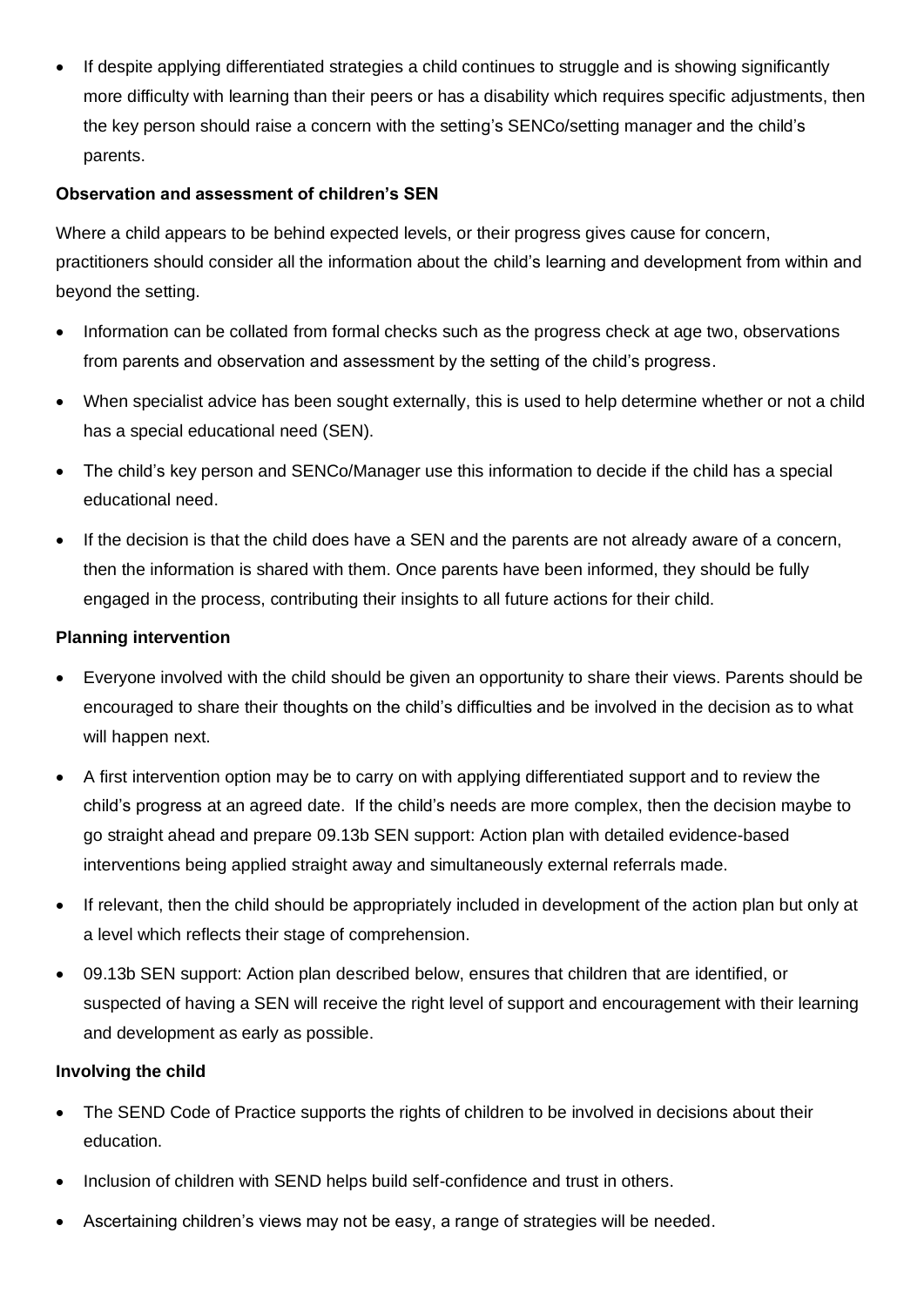- Accurate assessment helps identify children's strengths and possible barriers to learning.
- The key person and setting manager/SENCo work in partnership with parents and other agencies to involve the child wherever appropriate.
- Children are involved at appropriate stages of the assessment and to their level of ability.
- Establishing effective communication is essential for the child's involvement.

#### **SEN action plan**

- 09.13b SEN support: Action plan, should show what support is required to help achieve outcomes for the child and detail the frequency of these interventions and who will apply them and with what resources.
- A review date (at least termly) should be agreed with the parents so that the child's progress can be reviewed against expected outcomes and next steps agreed.
- A copy of the plan is stored in the child's file so that any other member of staff or an inspector looking at the file will see how the child is progressing and what interventions have been or are being applied.
- If a child requires specific medical interventions during their time in the setting, 04.2a Health care plan form should also be completed and integrated into the general plans to ensure the child's medical needs are known and safely met.
- The action plan should provide an accessible summary of the child's needs, which can be used if further assessment is required including a statutory Education Health and Care (EHC) Assessment, and development of an EHC plan.

#### **Drawing up a SEN action plan**

- If external agencies are already involved at this stage, then they should also be invited to help decide on what appropriate interventions are needed to help meet outcomes for the child. The SENCo/setting manager should take the lead in coordinating further actions including preparation of the action plan and setting short-term targets.
- Where there are significant emerging concerns (or an identified special educational need or disability) targeted action plans are formulated that relate to a clear set of expected outcomes and stretching targets.
- 09.13b SEN support: Action plan, highlights areas in which a child is progressing well; areas in which some additional support might be needed and any areas where there is a concern that a child may have a developmental delay (which may indicate a special educational need or disability). It describes the activities and strategies the provider intends to adopt to address any issues or concerns.
- Planned intervention should be based on the best possible evidence and have the required impact on progress with longer-term goals covering all aspects of learning and development and shorter-term targets meeting goals.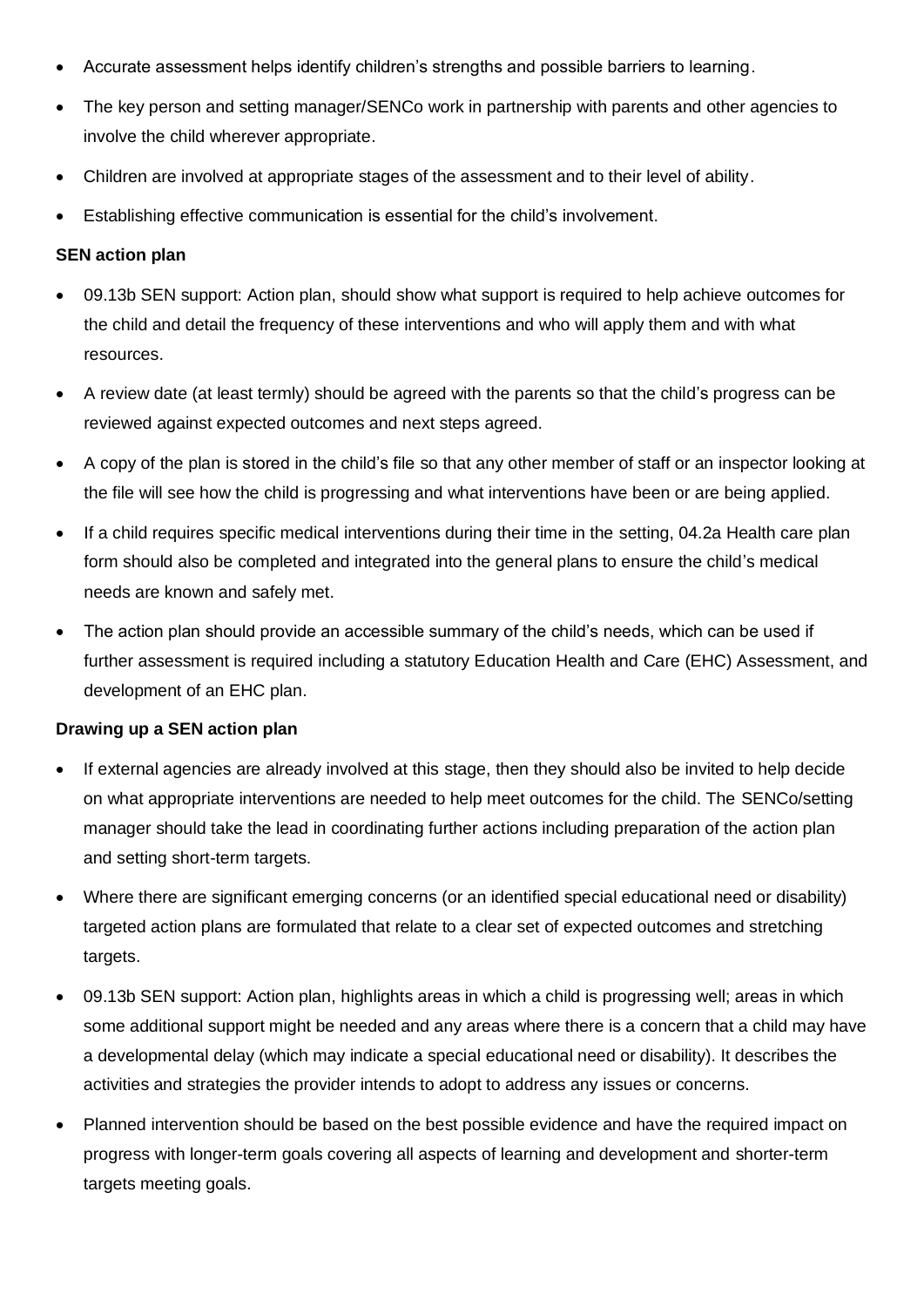- The plan should focus on the needs of the child, the true characteristics, preferences, and aspirations of the child and involvement of the parents with a clear set of targets and expected outcomes for the child. Effective planning at this stage should help parents and children express their needs, wishes, and goals:
	- focus on the child as an individual and not their SEN label
	- be easy for children to understand and use clear ordinary language and images, rather than professional jargon
	- highlight the child strengths and capacities
	- enable the child, and those who know them best, to say what they have done, what they are interested in and what outcomes they are seeking in the future
	- tailor support to the needs of the individual
	- organise assessments to minimise demands on families
	- bring together relevant professionals to discuss and agree together the overall approach
- If the child fails to make progress and multi-agency support is sought, then it is at this point that Early Help/CAF assessment should be considered.

## **Record keeping**

If a child has or is suspected of having a SEN, a dated record should be kept of:

- the initial cause for concern and the source of this information, (the progress check at age two and/or outcomes of previous interventions). 09.13a SEN support: Initial record of concern form can also be used for this purpose drawing information from other sources
- the initial discussion with parents raising the possibility of the child's SEN
- the views of the parents and other relevant persons including, wherever possible, the child's views;
- the procedures followed with regard to the Code of Practice to meet the child's SEND e.g. SEN action plan, referrals to external agencies and for statutory assessment
- evidence of the child's progress and any identified barriers to learning
- advice from other relevant professionals; and all subsequent meetings with parents and other persons and any subsequent referrals

#### Records may include

- observation and monitoring sheets
- expressions of concern
- risk assessments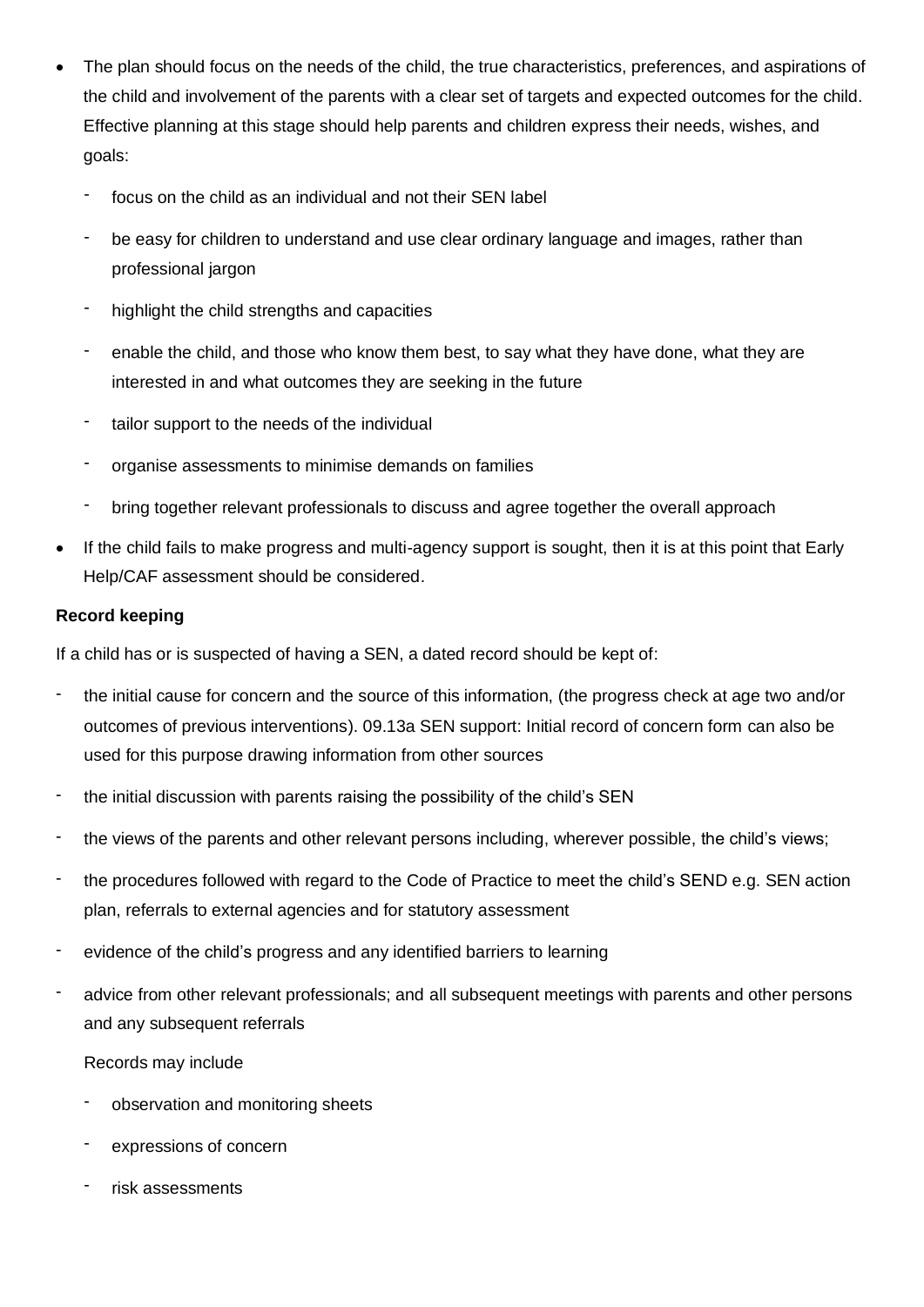- access audits (01.1b)
- health care plans (including guidelines for administering medication)
- SEN action plans
- meetings with parents and other agencies
- additional information from and to outside agencies
- agreements with parents
- guidelines for the use of children's individual equipment; Early help CAF referrals
- referral to the local authority identifying a child's special educational needs and request for statutory Education, Health, Care (EHC) needs assessment; and a copy of an EHC plan

#### **Seeking additional funding/enhanced/top up**

If the child's needs cannot be met from within the setting's core funding, then it will be at this point that the evidence collated will be used to apply for top up/enhanced funding from the local authority's inclusion fund. If a new or existing child is disabled, then the setting should check if the family is in receipt or have applied for Disability Living Allowance. If so, the setting will be able to apply to their local authority for the local Disability Access Fund.

#### **Statutory education, health and care (EHC) assessment and plan**

#### **Statutory assessment**

- If a child has not made progress, then the next steps may be for the child to undergo an Education, Health and Care Assessment.
- If a child is under compulsory school age, the local authority will conduct an EHC needs assessment if they consider that the child's needs cannot be met within the resources normally available to the early years setting.
- Children aged under age two are eligible where an assessment has indicated that the child is likely to have SEN which requires an EHC plan when they reach compulsory school age.
- When a child's needs appear to be sufficiently complex, or the evidence suggest specialist intervention then the local authority is likely to conclude that an EHC plan is necessary
- The local authority should fully involve the parent and must seek advice from the setting in making decisions about undertaking an EHC assessment and preparing an EHC plan.
- Settings should prepare by collating information about the child's SEND including:
	- documentation on the child's progress in the setting
	- interventions and support provided to date
	- evidence of external agency assessment, support and recommendations